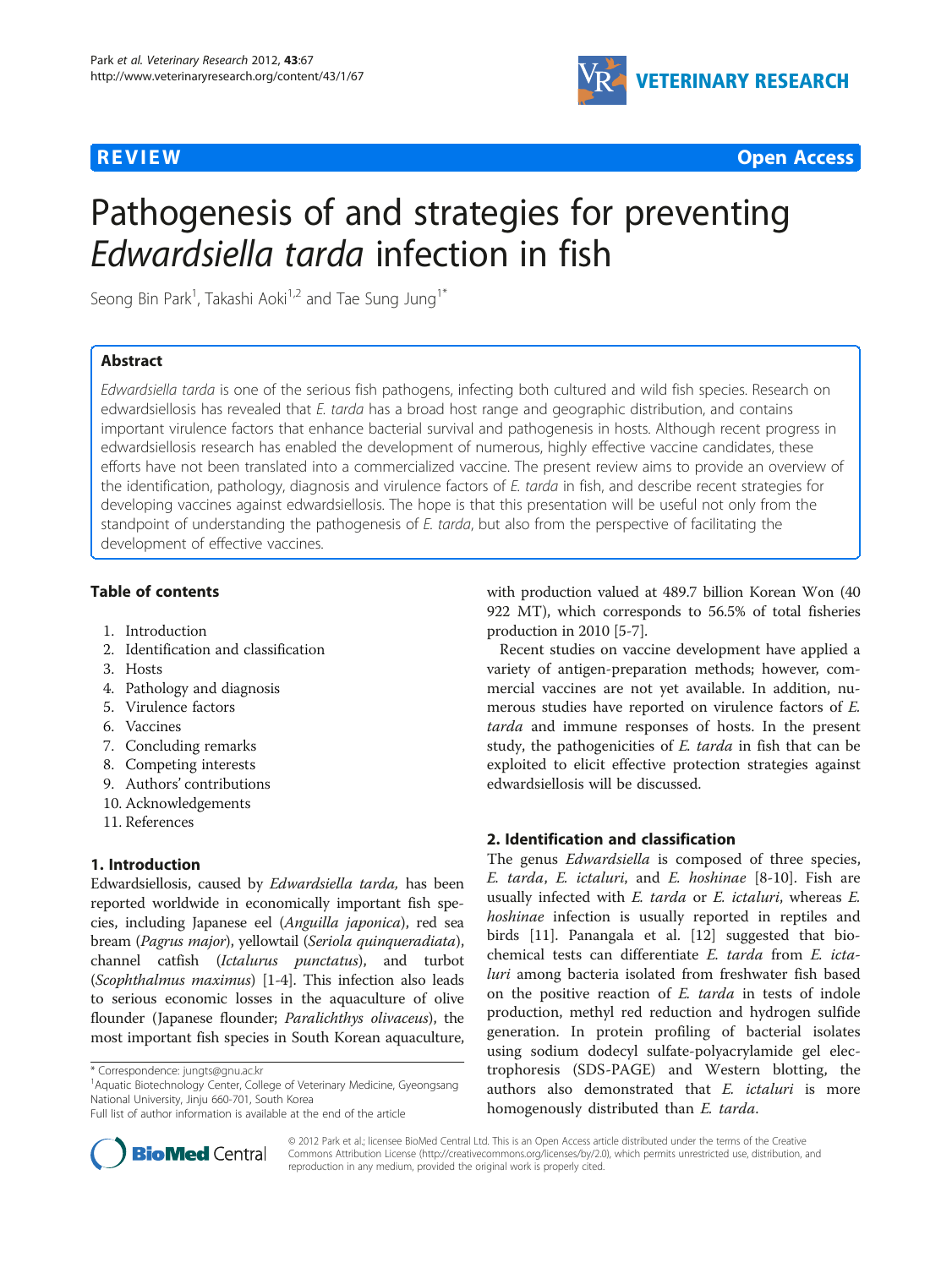E. tarda was originally isolated from cultured Japanese eel (Anguilla japonica) in Japan in 1962 [[1\]](#page-7-0). Subsequent findings for the bacterium were reported from snakes in Japan [\[13](#page-7-0)] and from human feces in the USA; the bacterium was designated E. tarda by Ewing et al. [\[8](#page-7-0)]. Although there was a move to change the epithet tarda to anguillimortiferum since it had been initially reported as Paracolobactrum anguillimortiferum [[14\]](#page-7-0), the bacterium is commonly named E. tarda because P. anguillimortiferum was not registered and the original culture was lost [\[6,15](#page-7-0)].

E. tarda is a Gram-negative, short, rod–shaped, facultative anaerobic bacterium that measures about 2–3 μm in length and 1 μm in diameter [\[11](#page-7-0)]. It is usually motile, but isolates from red sea bream and yellowtail are non-motile [[16\]](#page-7-0). This bacterium can survive at 0–4% sodium chloride, pH 4.0–10.0, and 14– 45°C [[17\]](#page-7-0). The biochemical characteristics of E. tarda are catalase positive, cytochrome oxidase negative, production of indole and hydrogen sulfide, fermentation of glucose, and reduction of nitrate to nitrite [\[11](#page-7-0)]. However, several variations of biochemical tests have been found for ornithine decarboxylase, citrate utilization, hydrogen sulfide production, and fermentation of mannitol and arabinose. These discrepancies allow division into two groups: wild type and biogroup 1 [[8,9,18\]](#page-7-0). The characteristics of wild-type E. tarda are negative for arabinose, mannitol and sucrose production, and positive for hydrogen sulfide production; the characteristics of biogroup 1 are the opposite.

Park et al. [\[19\]](#page-7-0) demonstrated that E. tarda can be divided into four serotypes, A, B, C and D, using Oantigen extracts of 445 isolates from infected eel, water, and sediments. They suggested that 72% of isolates belonged to serotype A, the most virulent group based on experimental challenge tests, whereas a subsequent study of *E. tarda* isolated from olive flounder revealed that all isolates were serotype A [[20](#page-7-0)]. Another study established an *E. tarda* serotyping scheme comprising 61 O groups and 45 H antigens that is preferable for international applications [[21\]](#page-7-0).

Several important findings suggest that intra- and/or inter-specific variability exists among E. tarda strains. E. tarda isolated from humans could be differentiated from isolates from fish by RAPD (random amplified polymorphic DNA) analysis [[22\]](#page-7-0), and E. tarda isolated from freshwater fish or pond sediments showed diverse and/or homogeneous characteristics in plasmid profiling, ERIC-PCR (enterobacterial repetitive intergenic consensus-polymerase chain reaction), SDS-PAGE, and RFLP (restriction fragment length polymorphism) analyses of 16S rDNA [[12,](#page-7-0)[23,24\]](#page-8-0). In addition, Western blot profiles of LPS (lipopolysaccharides) from *E. tarda* strains isolated from turbot and other fish revealed

that only isolates from turbot were recognized by rabbit sera raised against the isolate from turbot [\[25](#page-8-0)]. Biochemical tests, protein profiling, LPS profiling, and RAPD analysis showed that E. tarda strains from olive flounder have highly homogeneous phenotypic and genotypic characteristics compared to isolates from Japanese eel (unpublished data).

# 3. Hosts

Since the first report of E. tarda infection in Japanese eel [\[1\]](#page-7-0), *E. tarda* has been isolated from numerous marine and freshwater fishes, including barramundi (Lates calcarifer) [[26](#page-8-0)], channel catfish [[3](#page-7-0)], largemouth bass (Micropterus salmoides) [\[27](#page-8-0)], mullet (Mugil cephalus) [[28\]](#page-8-0), crimson sea bream (Evynnis japonica) [\[29](#page-8-0)], tilapia (Tilapia nilotica) [[30\]](#page-8-0), chinook salmon (Oncorhynchus tshawytscha) [\[31](#page-8-0)], red sea bream [\[2](#page-7-0)], yellow tail [\[2](#page-7-0)], olive flounder [\[32\]](#page-8-0), common carp (Cyprinus carpio) [\[33](#page-8-0)], European sea bass (Dicentrarchus labrax) [[34\]](#page-8-0), turbot [[4\]](#page-7-0), Asian catfish (Claris batrachus) [[35](#page-8-0)], brook trout (Salvelinus fontinalis) [\[36](#page-8-0)], Indian major carp (Catla catla) [\[37\]](#page-8-0), rohu (Labeo rohita) [\[37](#page-8-0)], European eel (Anguilla anguilla) [[38\]](#page-8-0), and Far Eastern catfish (Silurus asotus) [[39](#page-8-0)]. In addition, isolation of E. tarda has been reported in invertebrates [[40\]](#page-8-0), amphibians [\[40](#page-8-0)], reptiles [[13,](#page-7-0)[26\]](#page-8-0), birds [[27](#page-8-0),[41](#page-8-0),[42](#page-8-0)] and mammals, including humans, cattle, swine, dogs, and Weddell seals (Leptonychotes weddellii) [\[8](#page-7-0)[,41](#page-8-0)-[45\]](#page-8-0). These numerous reports indicate that *E. tarda* has a wide geographical distribution, even in Antarctica [[42\]](#page-8-0), and is an important pathogen in terms of public health, since it can progress as an epizootic and zoonotic bacterium [\[11](#page-7-0)].

# 4. Pathology and diagnosis

Edwardsiellosis in fish usually occurs under imbalanced environmental conditions, such as high water temperature, poor water quality, and high organic content [[11](#page-7-0)]. Fish infected with E. tarda show abnormal swimming behavior, including spiral movement and floating near the water surface [\[3,](#page-7-0)[46](#page-8-0)]. Although clinical signs vary after onset, fish infected with *E. tarda* show loss of pigmentation, exophthalmia, opacity of the eyes, swelling of the abdominal surface, petechial hemorrhage in fin and skin, and rectal hernia (Figure [1\)](#page-2-0) [\[6](#page-7-0)[,35,46](#page-8-0)]. Internally, watery and bloody ascites in the abdominal space and congested liver, spleen, and kidney are found [[46,47\]](#page-8-0). Histopathological characteristics of edwardsiellosis in fish are suppurative interstitial nephritis, suppurative hepatitis, and purulent inflammation in the spleen [\[6](#page-7-0)[,46-48](#page-8-0)]. Abscesses of various sizes, bacterial colonization, and infiltration of neutrophils and macrophages are found in the liver, spleen, and kidney [[6](#page-7-0)[,47,48](#page-8-0)]. Some remarkable pathological features have also been demonstrated in fish, such as dorsolateral petechial hemorrhage and abscesses in cutaneous lesions of channel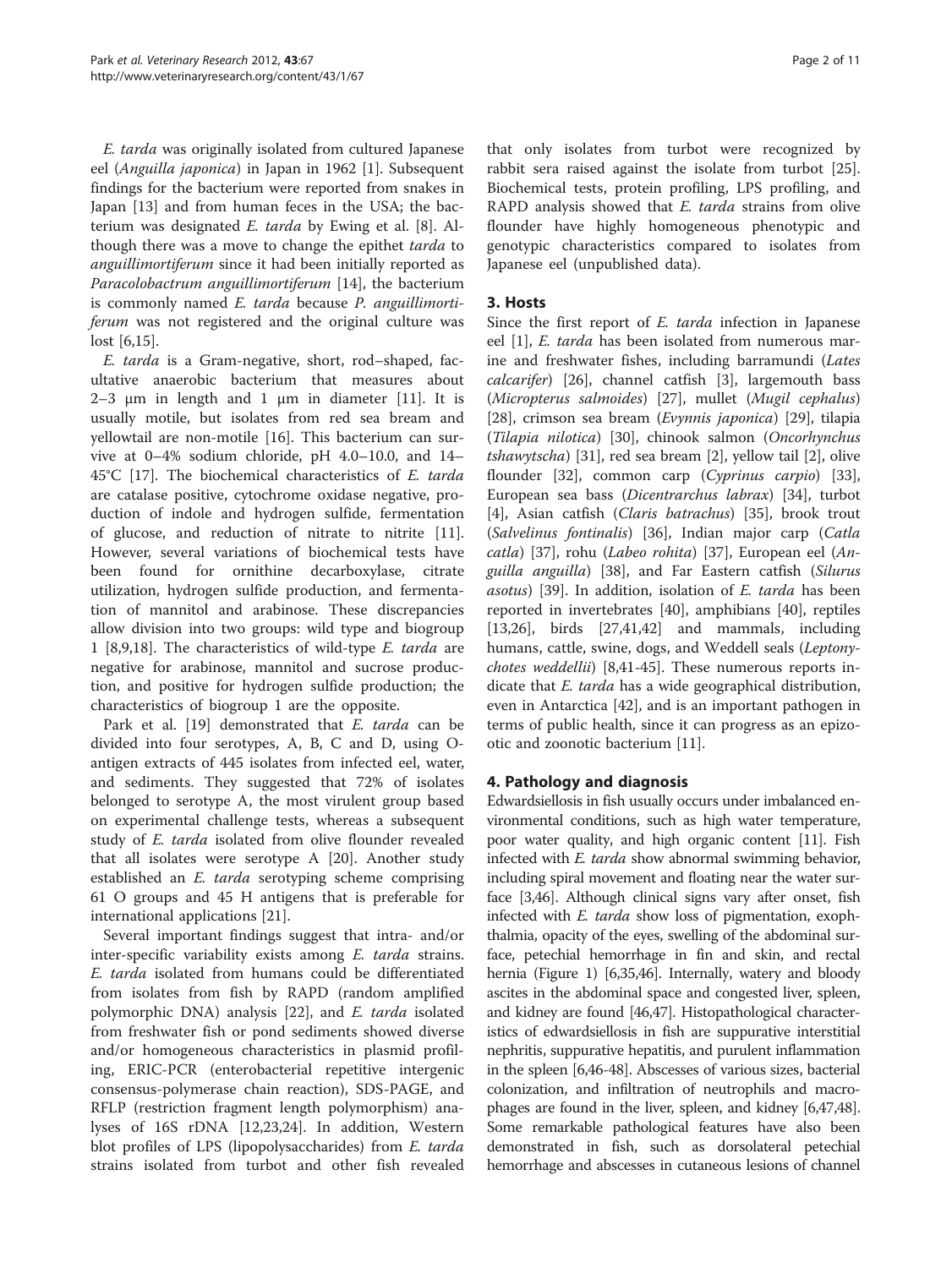<span id="page-2-0"></span>

catfish [\[3,](#page-7-0)[49](#page-8-0)]; hyperplasia, necrosis and inflammation in lateral line canals of striped bass [[50](#page-8-0)]; and necrosis and aggregation of bacteria-laden macrophages in red sea bream [[46](#page-8-0)]. However, the symptoms and pathological changes in fish are similar to those of other bacterial infections, including Aeromonas hydrophila, Vibrio anguillarum and Pseudomonas anguilliseptica; thus, other molecular or biochemical methods are recommended for diagnosis of E. tarda infection [[51](#page-8-0)].

E. tarda is usually identified based on its unique biochemical characteristics after isolation on brain-heart infusion agar or tryptone soya agar from infected fish. Several studies have suggested that serological techniques are useful for diagnosis of  $E$ , tarda infection, including agglutination tests, enzyme linked immunosorbent assays (ELISA), and fluorescent antibody techniques [\[3](#page-7-0)[,31,37](#page-8-0)]. Recently, PCR-based methods have been reported for accurate, sensitive, and differential diagnosis. Real-time PCR has been used to analyze the blood of oyster toadfish (*Opsanus tau*) infected with  $E$ . tarda [[52\]](#page-8-0), and the loopmediated isothermal amplification (LAMP) method is able to detect E. tarda in infected tissue samples and pond water [[53\]](#page-8-0). Chang et al. [\[54\]](#page-8-0) developed a multiplex nested PCR for four important fish pathogens in subtropical Asia that can simultaneously detect A. hydrophila, E. tarda, Photobacterium damselae and Streptococcus iniae from pure colonies and tissue homogenates. In addition, a primer set, evaluated using 53 E. tarda strains isolated from various sources and 18 representative strains of related and unrelated bacterial species, was shown capable of detecting two cells from pure culture and  $3 \times 10^2$  cells in seeded turbot tissues [[55](#page-8-0)].

# 5. Virulence factors

E. tarda survive in their host by utilizing several important substances and abilities that serve as virulence factors in the host (Figure [2\)](#page-3-0). A study using green fluorescent protein (GFP) showed that both avirulent and virulent E. tarda are able to adhere to, invade, and replicate in the carp epithelial papilloma (EPC) cell line using host microfilaments and protein tyrosine kinase [[56\]](#page-8-0). Histopathological and infection kinetics studies using GFP revealed that the gill, gastrointestinal tract, and body surface of blue gourami (Trichogaster trichopterus) are the sites of entry of the virulent strain [\[57\]](#page-8-0).

Type ІІІ secretion system (T3SS) and type VІ secretion system (T6SS) play important roles in adherence, penetration, survival, and replication of E. tarda in epithelial cells and phagocytes (Table [1\)](#page-4-0). The T6SS of E. tarda comprises 16 genes, and 13 of the encoded proteins are involved in the secretion of EvpP (E. tarda virulence protein) [\[58](#page-8-0)]. Three proteins (EvpP, EvpI and EvpC) are secreted into the extracellular milieu, and the secretion of EvpC and EvpI are required for the secretion of EvpP [[58\]](#page-8-0). The putative ATPase, EvpO, contains a Walker A motif, which possibly interacts with EvpA, EvpL, and EvpN [\[58](#page-8-0)]. T3SS is a multi-protein complex that is essential for host and pathogen interaction. The central component of T3SS is a needle complex, which is structurally similar to bacterial flagella, that spans the bacterial inner and outer membrane [[59](#page-8-0)]. This needle can connect to the host cell membrane via the tip complex through the translocon, which can allow the delivery of bacterial effector proteins from an ATPase dependent manner [[60](#page-8-0)]. In *E. tarda*, T3SS proteins include the *E*.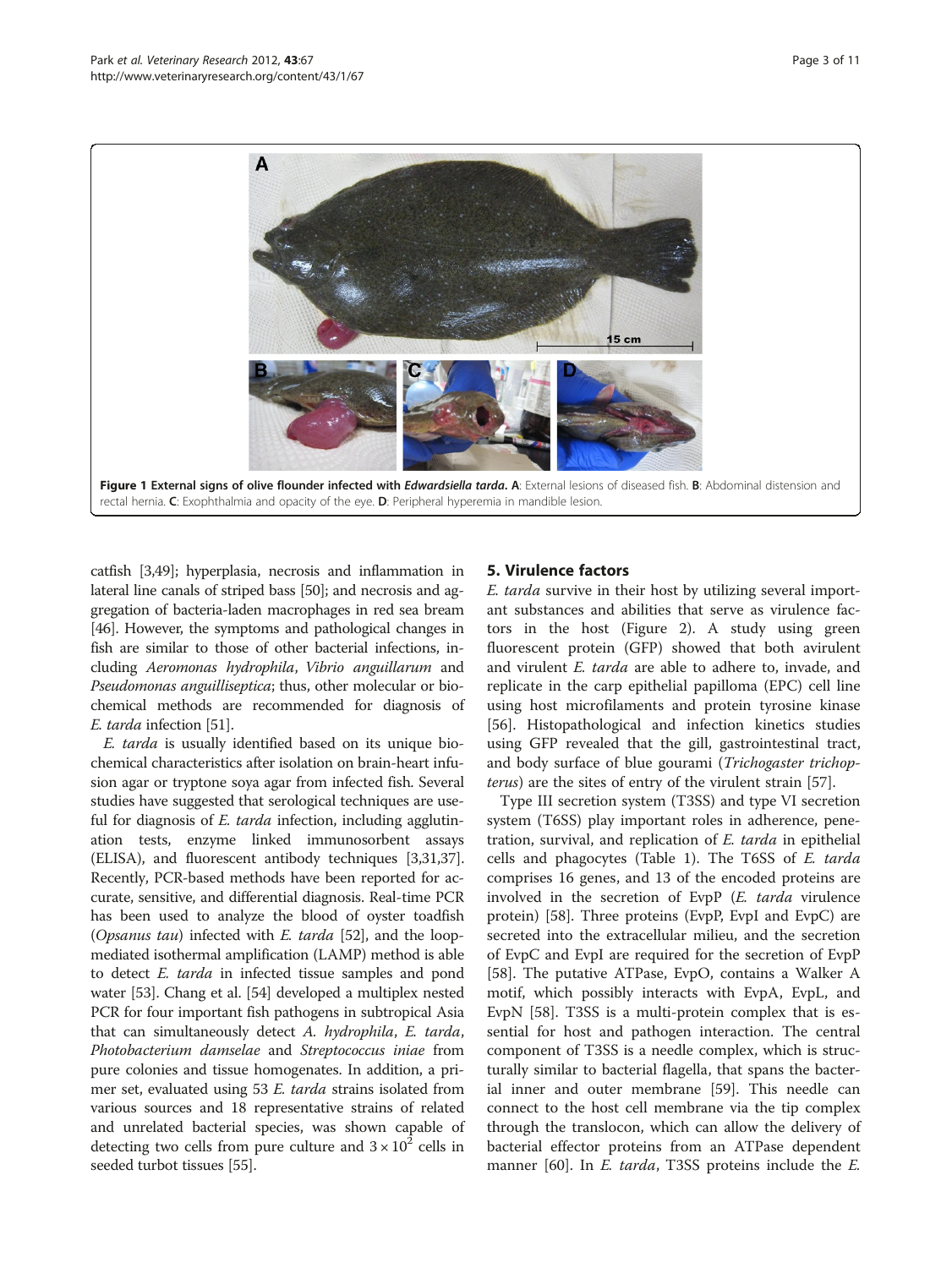<span id="page-3-0"></span>

tarda secretion system apparatus (EsaB and EsaN), effectors (EseB, EseC and EseD), chaperones (EscA, EscB and EscC), and regulators (EsrA, EsrB and EsrC) [\[60-62](#page-8-0)]. Proteomic studies have revealed that EseB, EseC and EseD are the major ECP, and mutations of these genes in E. tarda reduces virulence compared to parental E. tarda [[63\]](#page-8-0).

Several reports found that motility-related proteins, such as flagellin and autotransport adhesin AIDA, a fimbrial adhesin-like protein, are important for attachment and penetration into the epithelial cells of hosts [\[63-65](#page-8-0)]. An E. tarda mutant containing a deletion of the ethA gene (hemolysin gene locus from E. tarda), regulated by the two-component system EsrA-EsrB and nucleid protein  $Hh$ a<sub>Et</sub>, shows reduced capacity to internalize into EPC cells [\[66](#page-8-0)]. Interestingly, a recent study showed that the qseB and qseC two-component system of E. tarda inhibits flagella biosynthesis and motility, and induces the expression of the T3SS after invasion into host cells [[67\]](#page-8-0). These findings indicate that *E. tarda* is capable of modulating the expression of genes involved in adjusting to environmental changes, such as adaptation to intracellular living.

Indeed, E. tarda is able to survive and adapt to various host environmental conditions, including host hormonal change, temperature, pH, salinity, and variations in several important nutritional elements, such as iron, phosphate, and  $Mg^{2+}$  [[64](#page-8-0)[-74\]](#page-9-0). The qseB and qseC twocomponent system, an important virulence regulator that contributes to intracellular replication and systemic

infection, are able to regulate flagella motility and the intracellular expression of T3SS elements EseB and EsaC in response to eukaryotic hormone-like signals, such as epinephrine and norepinephrine [[67\]](#page-8-0). The PhoP-PhoQ two-component system of  $E$ . tarda is able to sense changes in temperature and  $Mg^{2+}$  concentration and control the T3SS and T6SS via activation of esrB [\[70](#page-8-0)]. This study showed that a conformational change in PhoQ over a temperature range of 23–37°C and at low  $Mg^{2+}$  concentration causes PhoQ autophosphorylation and subsequent activation of PhoP, which promotes expression of esrB and leads to secretion of virulent proteins, whereas below 20°C or above 37°C, no such conformational change in PhoQ takes place and the production of virulence proteins is decreased. Similarly, on the basis of observations of mutants containing an insertion of the pstSCAB-phoU operon, which is part of the phosphate regulon, Srinivasa Rao et al. [\[64\]](#page-8-0) suggested that natural conditions of low inorganic phosphate in phagocytic and epithelial cells might stimulate virulent genes to promote survival and replication within the host. In another study, a high concentration of NaCl (3%) was shown to induce hemagglutination activity, which correlated with the expression of fimbrial major subunit (FimA), a 19.3 kDa protein; moreover, E. tarda enriched for this fimbrial protein showed higher virulence in challenge experiments compared to E. tarda raised in 0% NaCl broth [[75\]](#page-9-0).

The ability of bacteria to acquire iron acquisition using the bacterial iron chelator, siderophore, is essential for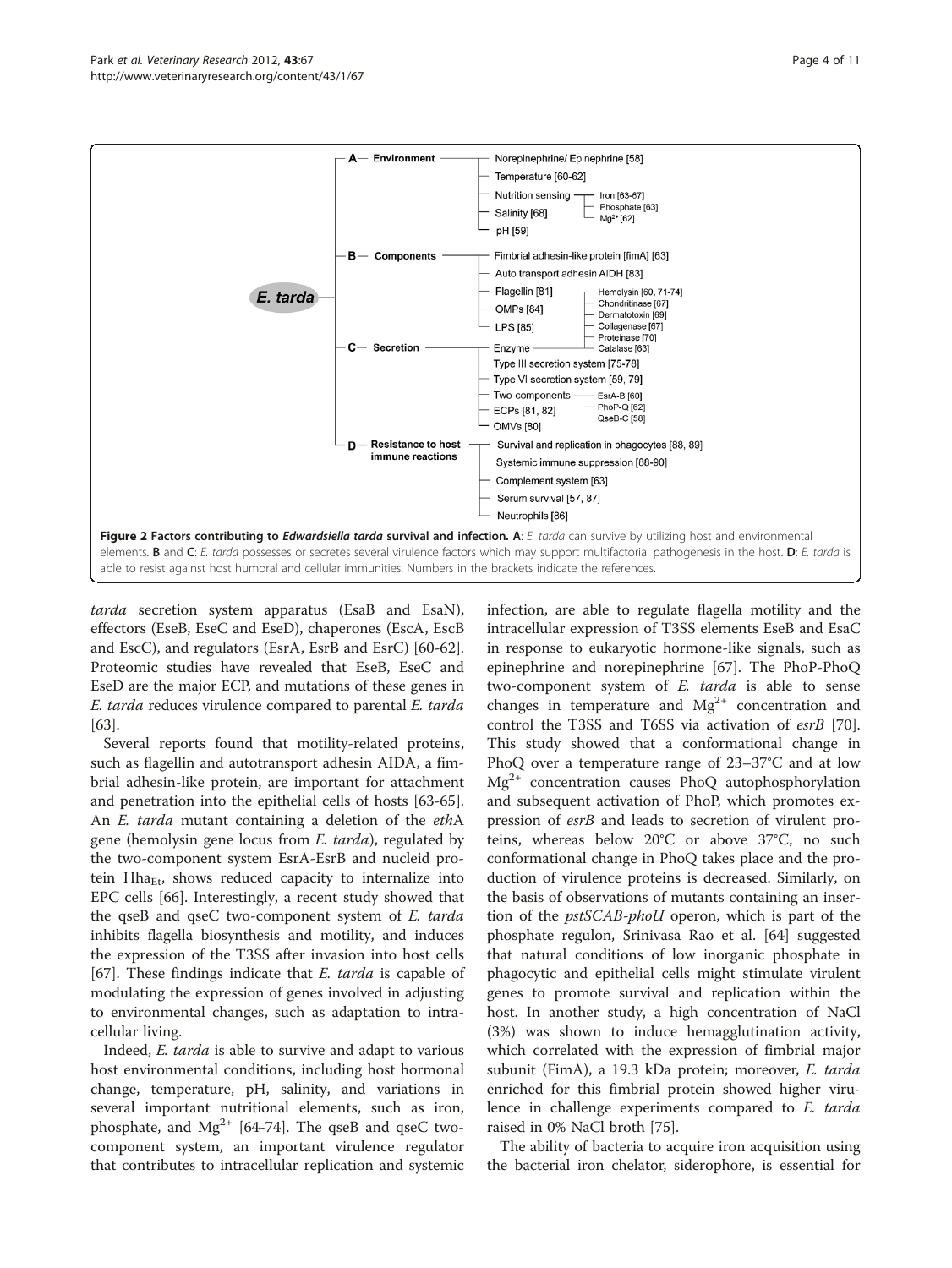<span id="page-4-0"></span>

| Abbreviation                      | <b>THE MURDER MOOD ACSING IN THE PICSER STAM</b><br>Name | <b>Accession number</b> | <b>Function</b>         |  |  |  |  |  |
|-----------------------------------|----------------------------------------------------------|-------------------------|-------------------------|--|--|--|--|--|
| <b>Type III secretion systems</b> |                                                          |                         |                         |  |  |  |  |  |
| EsaB                              | putative TTSS apparatus protein B                        | AAV69410                | apparatus               |  |  |  |  |  |
| EsaC                              | putative TTSS apparatus protein C                        | AAV69411                | apparatus               |  |  |  |  |  |
| EsaD                              | putative TTSS apparatus protein D                        | AAV69412                | apparatus               |  |  |  |  |  |
| EsaG                              | putative TTSS apparatus protein G                        | AAV69415                | apparatus               |  |  |  |  |  |
| EsaH                              | putative TTSS apparatus protein H                        | AAV69416                | apparatus               |  |  |  |  |  |
| Esal                              | putative TTSS apparatus protein I                        | AAV69417                | apparatus               |  |  |  |  |  |
| EsaJ                              | putative TTSS apparatus protein J                        | AAX76915                | apparatus               |  |  |  |  |  |
| EsaK                              | putative TTSS apparatus protein K                        | AAX76913                | apparatus               |  |  |  |  |  |
| EsaL                              | putative TTSS apparatus protein L                        | AAV69401                | apparatus               |  |  |  |  |  |
| EsaM                              | putative TTSS apparatus protein M                        | AAX76922                | apparatus               |  |  |  |  |  |
| EsaN                              | putative TTSS apparatus protein N                        | AAX76920                | apparatus               |  |  |  |  |  |
| EsaQ                              | putative TTSS apparatus protein Q                        | AAV69420                | apparatus               |  |  |  |  |  |
| EsaR                              | putative TTSS apparatus protein R                        | AAX76923                | apparatus               |  |  |  |  |  |
| EsaS                              | putative TTSS apparatus protein S                        | AAV69419                | apparatus               |  |  |  |  |  |
| EsaT                              | putative TTSS apparatus protein T                        | AAX76924                | apparatus               |  |  |  |  |  |
| EsaU                              | putative TTSS apparatus protein U                        | AAV69421                | apparatus               |  |  |  |  |  |
| EsaV                              | putative TTSS apparatus protein V                        | AAX76921                | apparatus               |  |  |  |  |  |
| EscA                              | putative TTSS chaperone protein A                        | AAV69403                | chaperone               |  |  |  |  |  |
| EscB                              | putative TTSS chaperone protein B                        | AAX76917                | chaperone               |  |  |  |  |  |
| EscC                              | putative TTSS chaperone protein C                        | AAV69402                | chaperone               |  |  |  |  |  |
| EseB                              | putative TTSS effector protein B                         | AAX76903                | effector                |  |  |  |  |  |
| EseC                              | putative TTSS effector protein C                         | AAV69404                | effector                |  |  |  |  |  |
| EseD                              | putative TTSS effector protein D                         | AAV69405                | effector                |  |  |  |  |  |
| EseE                              | putative TTSS effector protein E                         | AAV69406                | effector                |  |  |  |  |  |
| EseG                              | putative TTSS effector protein G                         | AAX76916                | effector                |  |  |  |  |  |
| EsrA                              | TTSS regulator protein A                                 | AAV69423                | regulator               |  |  |  |  |  |
| EsrB                              | TTSS regulator protein B                                 | AAX76904                | regulator               |  |  |  |  |  |
| EsrC                              | TTSS regulator protein C                                 | AAV69414                | regulator               |  |  |  |  |  |
| <b>Type VI secretion systems</b>  |                                                          |                         |                         |  |  |  |  |  |
| EvpA                              | E. tarda virulent protein A                              | AAR83927                | apparatus               |  |  |  |  |  |
| EvpB                              | E. tarda virulent protein B                              | AAR83928                | apparatus               |  |  |  |  |  |
| <b>EvpC</b>                       | E. tarda virulent protein C                              | AAR83929                | extracellular apparatus |  |  |  |  |  |
| EvpD                              | E. tarda virulent protein D                              | AAR83930                | apparatus               |  |  |  |  |  |
| EvpE                              | E. tarda virulent protein E                              | AAS58123                | apparatus               |  |  |  |  |  |
| EvpF                              | E. tarda virulent protein F                              | AAS58124                | apparatus               |  |  |  |  |  |
| EvpG                              | E. tarda virulent protein G                              | AAS58125                | apparatus               |  |  |  |  |  |
| EvpH                              | E. tarda virulent protein H                              | AAS58126                | apparatus               |  |  |  |  |  |
| Evpl                              | E. tarda virulent protein I                              | ABW69081                | extracellular apparatus |  |  |  |  |  |
| EvpJ                              | E. tarda virulent protein J                              | ABW69082                | apparatus               |  |  |  |  |  |
| EvpK                              | E. tarda virulent protein K                              | ABW69083                | apparatus               |  |  |  |  |  |
| EvpL                              | E. tarda virulent protein L                              | ABW69084                | apparatus               |  |  |  |  |  |
| EvpM                              | E. tarda virulent protein M                              | ABW69085                | apparatus               |  |  |  |  |  |
| EvpN                              | E. tarda virulent protein N                              | ABW69086                | apparatus               |  |  |  |  |  |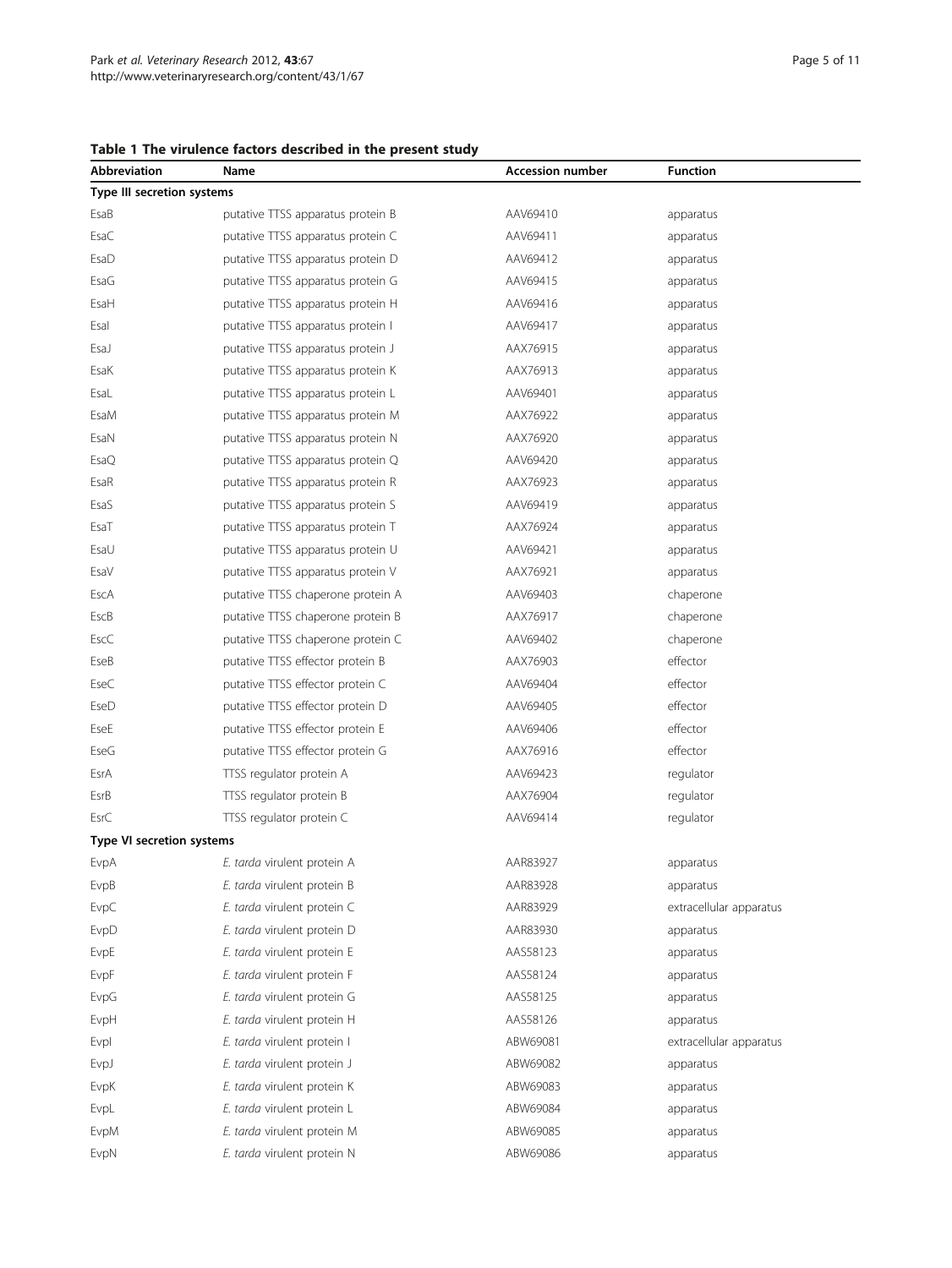| E. tarda virulent protein O                | ABW69087     | apparatus                             |  |  |  |  |  |  |  |
|--------------------------------------------|--------------|---------------------------------------|--|--|--|--|--|--|--|
| E. tarda virulent protein P                | ABW69080     | extracellular apparatus               |  |  |  |  |  |  |  |
| The other proteins                         |              |                                       |  |  |  |  |  |  |  |
| putative autotransporter protein AidA      | BAH03175     | autotransporter adhesin               |  |  |  |  |  |  |  |
| a-hemolysin-modulator like protein         | YP 003295064 | nucleoid-associated proteins          |  |  |  |  |  |  |  |
| E. tarda hemolysin A                       | BAA21097     | hemolysin                             |  |  |  |  |  |  |  |
| E. tarda hemolysin B                       | BAA21096     | hemolysin activation/secretion        |  |  |  |  |  |  |  |
| DNA-binding transcriptional regulator QseB | ADO13165     | Quorum sensing (QS) system            |  |  |  |  |  |  |  |
| sensor protein QseC                        | ADO24152     | Quorum sensing (QS) system            |  |  |  |  |  |  |  |
| two-component regulator protein PhoP       | ADB28435     | DNA-binding transcriptional regulator |  |  |  |  |  |  |  |
| two-component sensor protein PhoQ          | ADB28436     | sensor                                |  |  |  |  |  |  |  |
|                                            |              |                                       |  |  |  |  |  |  |  |

Table 1 The virulence factors described in the present study (Continued)

the survival and replication of bacteria [\[64](#page-8-0)[,73](#page-9-0)]. A natural mutant with lower siderophore production and a mutant with a gene encoding aryl sulfate sulfotransferase producing less siderophore showed significantly reduced virulence in E. tarda challenge experiments [\[72,73](#page-9-0)]. Recently, an E. tarda deletion mutant lacking the T6SS component evpP, which encodes a consensus ferric uptake regulator (Fur) box, was shown to exhibit low virulence in vivo and in vitro [[74](#page-9-0)]. This finding might indicate that the EvpP protein in T6SS plays an important role in invasion mechanisms and thus may be a critical virulence factor.

It has been reported that *E. tarda* produces two kinds of hemolysin; one is a cell associated, iron-regulated hemolysin, encoded by ethA and ethB, that is secreted as an extracellular protein (ECP) under iron-regulated conditions [[76\]](#page-9-0), and the other is an extracellular holeforming hemolysin distinct from EthA and EthB that is not regulated by iron [\[77-79](#page-9-0)]. A recent functional study demonstrated that EthA is critical for invasion in vivo and in vitro, and is regulated by the two-component system EsrA-EsrB and nucleid protein Hha $_{Et}$  [\[66](#page-8-0)]. Other enzymes, including catalase, chondroitinase, dermatotoxin, protease, and collagenase, are also important for the pathogenesis of E. tarda [\[64](#page-8-0)[,74,80,81\]](#page-9-0).

Several studies have indicated that E. tarda is able to survive and replicate in phagocytes, leading to systemic infections [[82-86\]](#page-9-0). Virulent E. tarda opsonized with serum of blue gourami can replicate within phagocytes and fails to induce an oxidative burst, possibly providing a mechanism for avoiding phagocyte-mediated killing [[83](#page-9-0)]. A subsequent study revealed that the expression of the catalase (KatB) gene of E. tarda is responsible for the resistance to  $H_2O_2$  and phagocyte-mediated killing [[64](#page-8-0)]. Similarly, a comparison of the response of peritoneal macrophages from olive flounder to high- and lowvirulence E. tarda demonstrated that only the highly virulent strain is able to resist reactive oxygen species generated by macrophages, and survive and replicate within macrophages [\[84\]](#page-9-0). In a subsequent report, the authors of this latter study extended their results, demonstrating that virulent E. tarda elicit a significantly greater induction of nitric oxide and tumor necrosis factor (TNF)-α production by macrophages, actions that may account for the pathogenicity of *E. tarda* infection [\[85](#page-9-0)]. In addition, a study of E. tarda septicemia revealed that E. tarda induces systemic immunosuppression through lymphocyte apoptosis, which suppresses systemic immune responses during the initial stage of septicemia [[86](#page-9-0)].

The host also seems to possess immune mechanisms for avoiding or resisting the propagation of E. tarda. An examination of the pathogenicity of motile and nonmotile E. tarda strains toward olive flounder, red sea bream, and yellow tail showed that all strains were virulent in the olive flounder and yellow tail, whereas only atypical strains showed mortality in the red sea bream [[16](#page-7-0)]. These findings might indicate that immune mechanisms involved in recognition of and resistances against E. tarda vary among hosts. In zebra fish (Danio rerio), experimental infection with *E. tarda* resulted in an acute elevation of the inflammatory cytokines, interleukin-1β (IL-1β) and TNF-α [[87](#page-9-0)]. Indian major carp challenged with *E. tarda* exhibited a significant induction of immune responses and expression of several immune related genes, including IL-1β, TNF-α, inducible nitric oxide synthase (iNOS), complement component C3,  $\beta_2$ -microglobulin, CXCa, and C-type and G-type lysozyme [\[88\]](#page-9-0). T. Aoki and colleagues surveyed over a thousand genes in olive flounder infected with *E. tarda* using microarray analyses, identifying 36 genes that were differentially expressed between susceptible and resistant olive flounder groups [[89](#page-9-0)-[91](#page-9-0)]. Notably, 3 days post challenge, MHC class I antigen processing- and presenting-related genes were highly expressed in resistant groups, but susceptible groups showed high expression of genes involved in innate immune responses [[90](#page-9-0)].

Understanding the virulence factors of E. tarda may inform the development of protection strategies against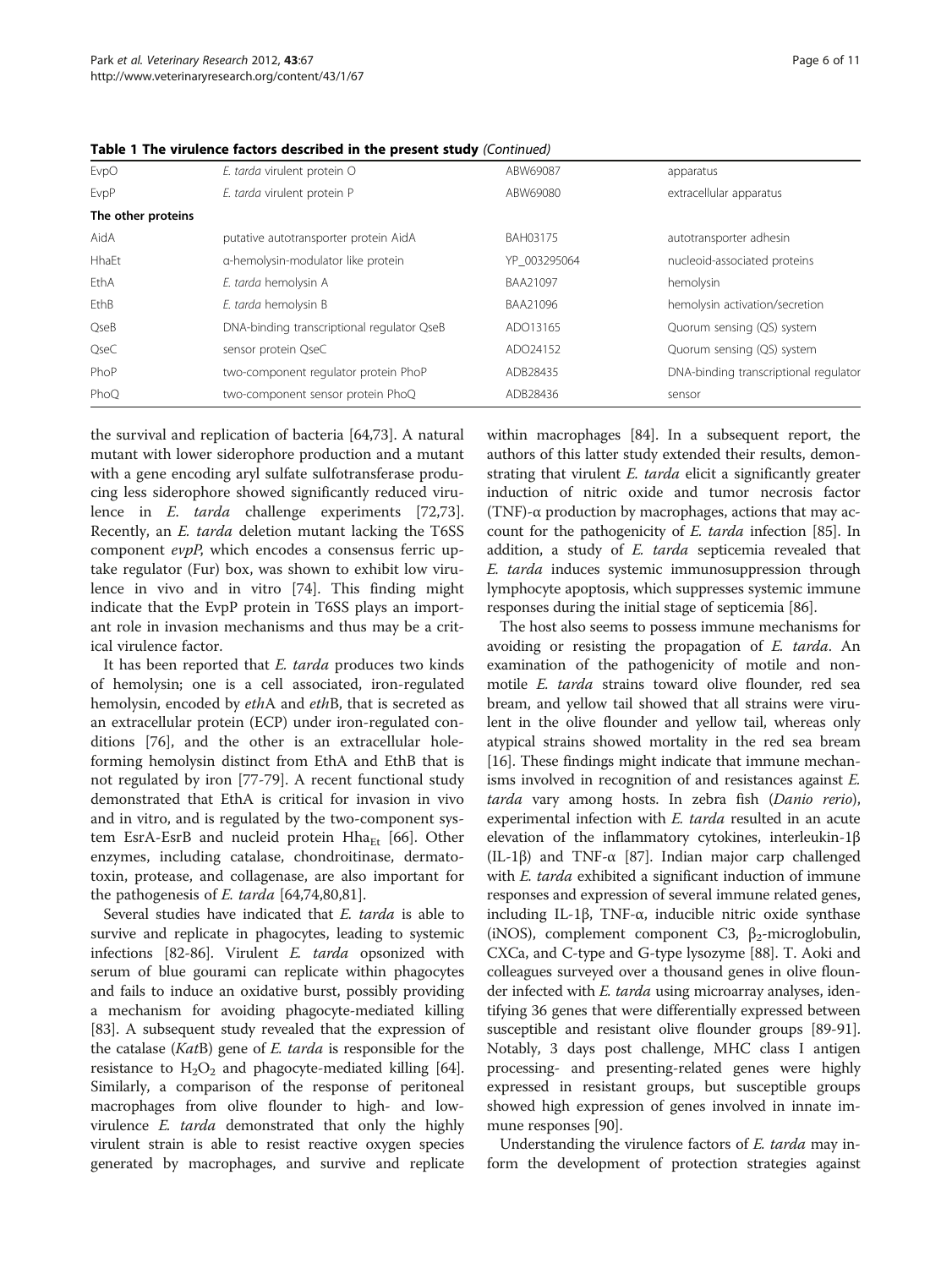<span id="page-6-0"></span>edwardsiellosis in fish. Recent progress in analytical methods, such as genomics and proteomics, has revealed important virulence factors, including T3SS, T6SS, and two-component systems (Figure [2](#page-3-0)). Verjan et al. demonstrated seven antigenic proteins, which were identified as lipoproteins, periplasmic proteins, exported, and secreted proteins [\[92\]](#page-9-0). Additional proteomic studies on outer membrane proteins (OMP), ECP, and outer membrane vesicles (OMV) may also contribute to the development of effective protection strategies against edwardsiellosis [[60,63,65,69](#page-8-0),[93](#page-9-0)-[98](#page-9-0)]. In addition, knowing the full genome sequence of *E. tarda* would enhance our understanding of the relationship between E. tarda and the host, and further the development of new prophylactic and therapeutic strategies for managing edwardsiellosis in fish [[99\]](#page-9-0).

## 6. Vaccines

A vaccine is by definition a biological preparation that improves immunity to a specific disease. The vaccine typically consists of several agents, such as weakened or killed forms of the microbe, its toxin or one of its surface proteins [[100](#page-9-0)]. Numerous antigen preparation methods have been used to develop effective vaccines against edwardsiellosis, including formalin killed cells (FKC), LPS, ECP, live attenuated E. tarda, avirulent E. tarda, ghost cells, OMP, recombinant proteins, recombinant protein-expressing cells, OMV, and DNA vaccines (Table 2). Several early studies noted that immunization of Japanese eel with FKC or LPS exerted protective effects after challenge with a virulent strain of E. tarda [\[101-103](#page-9-0)]. However, another study reported no protective effect of

Table 2 Vaccine trials using a variety of antigen-preparation methods during the last decade

| No.            | Antigen                            | Adjuvant                     | fish              | Route     | RPS (%)* | Country | year | Ref.   |
|----------------|------------------------------------|------------------------------|-------------------|-----------|----------|---------|------|--------|
| $\mathbf{1}$   | recombinant vaccine DnaJ           | aluminum hydroxide           | olive flounder    | i.p.      | 62       | China   | 2011 | [106]  |
| $\overline{2}$ | recombinant vaccine OMP            |                              | common carp       | i.p.      | 54.3     | India   | 2011 | [107]  |
| 3              | natural OMVs                       |                              | olive flounder    | i.p.      | 70       | Korea   | 2011 | $[93]$ |
| 4              | $\Delta$ alr $\Delta$ asd E. tarda |                              | olive flounder    | i.p.      | 100      | Korea   | 2011 | [108]  |
| 5              | recombinant vaccine rEta2          | aluminum hydroxide           | olive flounder    | i.p.      | 83       | China   | 2011 | [109]  |
| 6              | DNA vaccine pCEta2                 |                              | olive flounder    | i.m.      | 67       | China   | 2011 | [109]  |
| 7              | recombinant vaccine pCEsa1         |                              | olive flounder    | i.p.      | 57       | China   | 2011 | [110]  |
| 8              | Esa1-expressing recombinant strain | aluminum hydroxide           | olive flounder    | PO        | 52       | China   | 2010 | [111]  |
| 9              | Esa1-expressing recombinant strain | aluminum hydroxide           | olive flounder    | i.p.      | 79       | China   | 2010 | [111]  |
| 10             | Live E22                           |                              | olive flounder    | i.p.      | 45       | Japan   | 2010 | [112]  |
| 11             | DNA vaccine N163                   |                              | olive flounder    | i.m.      | 70.2     | China   | 2010 | [113]  |
| 12             | recombinant vaccine scFv           | Freund's incomplete adjuvant | Red drum          | i.p.      | 88       | China   | 2010 | [114]  |
| 13             | recombinant vaccine EseD           | Freund's complete adjuvant   | turbot            | i.p.      | 62.5     | China   | 2010 | [62]   |
| 14             | recombinant vaccine DegPEt         | Freund's incomplete adjuvant | olive flounder    | i.p.      | 89       | China   | 2010 | $[81]$ |
| 15             | Recombinant vaccine Et49           | Freund's incomplete adjuvant | olive flounder    | i.p.      | 47       | China   | 2010 | $[81]$ |
| 16             | Live ATCC 15947                    |                              | olive flounder    | i.p.      | 100      | China   | 2010 | [115]  |
| 17             | <b>Extracted OMP</b>               | Freund's incomplete adjuvant | olive flounder    | i.p.      | 71       | China   | 2010 | $[97]$ |
| 18             | recombinant vaccine Eta21          | Bacillus sp. strain B187     | olive flounder    | i.p.      | 69       | China   | 2009 | [116]  |
| 19             | DH5a/pTAET21                       | Bacillus sp. strain B187     | olive flounder    | i.p.      | 100      | China   | 2009 | [116]  |
| 20             | DNA vaccine pEta6                  |                              | olive flounder    | i.m.      | 50       | China   | 2009 | [117]  |
| 21             | recombinant vaccine Eta6           | Bacillus sp. strain B187     | olive flounder    | i.p.      | 53       | China   | 2009 | [117]  |
| 22             | recombinant vaccine Et18           | Bacillus sp. strain B187     | olive flounder    | i.p.      | 61       | China   | 2009 | [118]  |
| 23             | recombinant vaccine EseD           | Bacillus sp. strain B187     | olive flounder    | i.p.      | 51.3     | China   | 2009 | [118]  |
| 24             | Formalin killed ACC35.1            | Montanide ISA 763 AVG        | turbot            | i.p.      | 100      | Spain   | 2008 | $[55]$ |
| 25             | live, attenuated esrB mutant       |                              | turbot            | i.p.      | 93.3     | China   | 2007 | [119]  |
| 26             | Ghost vaccine                      |                              | olive flounder    | PO        | 85.7     | Korea   | 2007 | [120]  |
| 27             | Ghost vaccine                      |                              | tilapia           | i.p.      | 88.8     | Korea   | 2006 | [121]  |
| 28             | 37 kDa OMP                         |                              | olive flounder    | i.p.      | 70       | Japan   | 2004 | [122]  |
| 29             | Formalin killed virulent bacterin  |                              | Indian major carp | immersion | 98       | India   | 2002 | $[37]$ |

"-" means no adjuvant was added; i.p., intraperitoneal injection; i.m., intramuscular injection; PO, oral administration; \*, relative percentage survival (RPS) calculating for vaccine efficacy (RPS = [1 minus vaccine group mortality/control group mortality] x 100).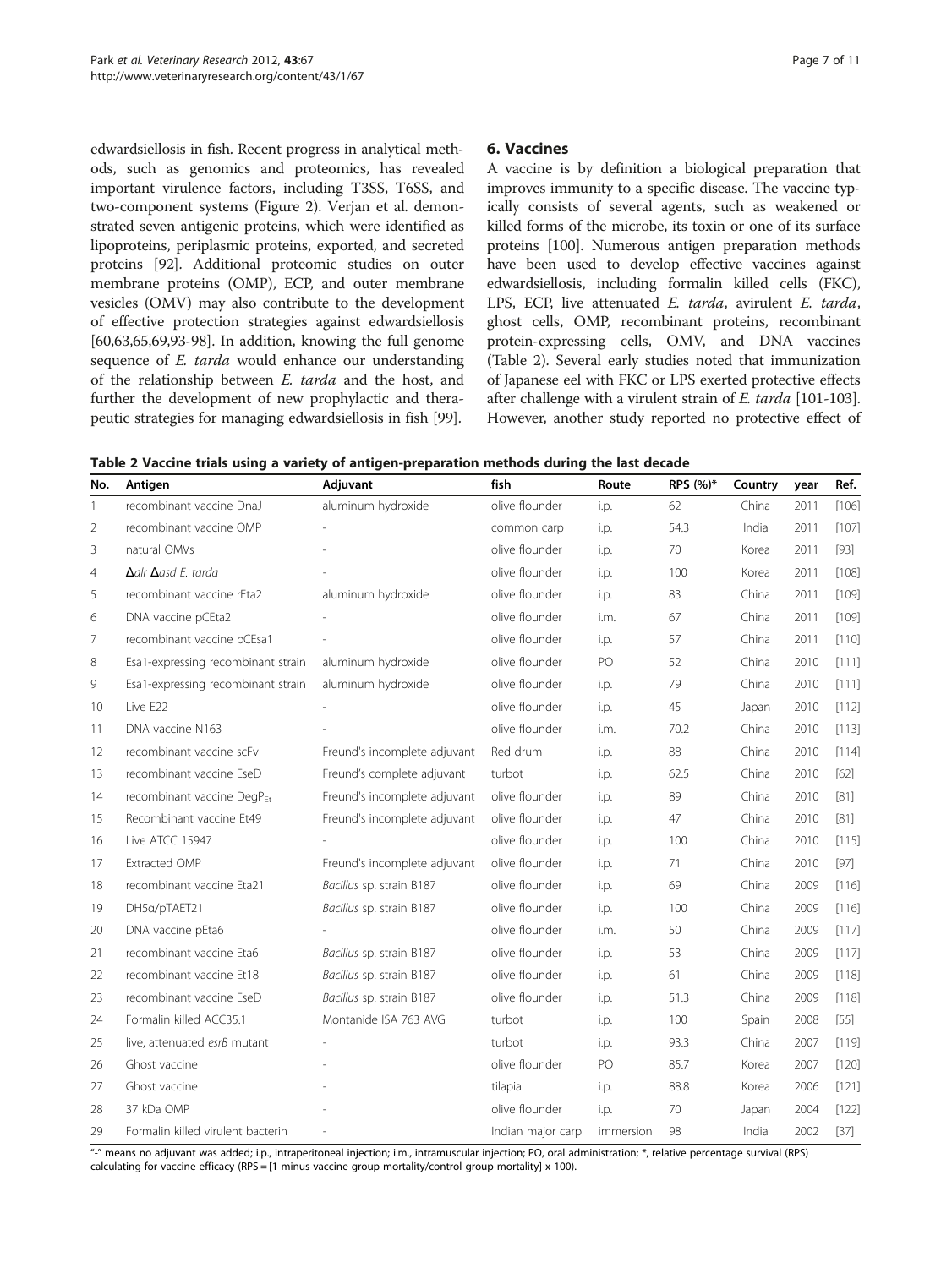<span id="page-7-0"></span>FKC and LPS against *E. tarda* infection [[104](#page-9-0)], possibly indicating the diverse antigenicity of E. tarda species [[105](#page-9-0)]. Recent progress in vaccine preparation using diverse antigens has led to highly effective vaccines against E. tarda infection [\[106-](#page-9-0)[122\]](#page-10-0). Several vaccine trials coupled with adjuvants have shown 100% relative survival, and most evaluated trials were shown to produce significant protective effects (Table [2\)](#page-6-0). Interestingly, more than 75% of the studies published in China, Japan and South Korea during the last decade have focused on the protective effects of vaccines in olive flounder, providing an indication that edwardsiellosis in olive flounder is a serious problem in Far East Asia and highlighting the urgent need to develop an effective, commercializable vaccine. Thus, to improve the efficacy of the vaccine, comprehensive understanding of bacterial pathogenesis, including intracellular surviving, host cell mediated-immune responses, and comparative epidemiological investigation on E. tarda originating from different finfish species is necessary. These efforts will allow for the identification of host pathogen cross-talk, which will lead to the identification of valuable vaccine candidates, such as a cocktail bacterin vaccine originating from different fish species, mutant vaccine made by deleting different genes compared with previous studies and DNA vaccine combined with several important multiple antigen genes.

# 7. Concluding remarks

E. tarda is a versatile Gram-negative bacterium that exhibits a broad geographical distribution and host range, and causes significant economic losses to the aquaculture industry. Despite limitations in this emerging field, recent studies on various virulence factors of E. tarda have enhanced our understanding of the pathogenesis of E. tarda, which adhere to, invade, and replicate in host cells and modulate their own gene expression to survive and adapt in fish. In addition, immune studies on edwardsiellosis applying proteomic and genomic approaches suggest that hosts sense the bacterium, induce inflammatory responses, and synergistically direct innate and adaptive immune responses against E. tarda infection. Furthermore, numerous studies on edwardsiellosis have reported highly efficacious vaccines, efforts that will encourage the development of a novel vaccine for use in aquaculture.

### Competing interests

The authors declare that they have no competing interests.

#### Authors' contributions

SBP drafted the manuscript, tables, and figure. TA and TSJ critically evaluated and revised the manuscript for important intellectual content. All authors have read and approved the final manuscript.

#### Acknowledgements

This work was supported by a grant from the World Class University Program (no. R32-10253) funded by the Ministry of Education, Science and Technology, of South Korea.

#### Author details

<sup>1</sup> Aquatic Biotechnology Center, College of Veterinary Medicine, Gyeongsang National University, Jinju 660-701, South Korea. <sup>2</sup> Consolidated Research Institute for Advanced Science and Medical Care (ASMeW), Waseda University, 513, Wasedatsurumaki-cho, Shinjuku-ku, Tokyo 162-0041, Japan.

Received: 7 June 2012 Accepted: 7 September 2012 Published: 4 October 2012

#### References

- Hoshina T: On a new bacterium, paracolobactrum anguillimortiferum n. sp. Bull Jpn Soc Sci Fish 1962, 28:162–164.
- 2. Yasunaga N, Ogawa S, Hatai K: Characteristics of the fish pathogen Edwardsiella isolated from several species of cultured marine fishes. Bull Nagasaki Prefect Inst Fish 1982, 8:57–65.
- 3. Meyer FP, Bullock GL: Edwardsiella tarda, a new pathogen of channel catfish (Ictalurus punctatus). Appl Microbiol 1973, 25:155–156.
- 4. Nougayrede PH, Vuillaume A, Vigneulle M, Faivre B, Luengo S, Delprat J: First isolation of Edwardsiella tarda from diseased turbot (Scophthalmus maximus) reared in a sea farm in the Bay of Biscay. Bull Eur Assoc Fish Pathol 1994, 14:128–129.
- 5. Statistics Korea (KOSTAT): Republic of Korea: 2010 Survey on the status of fish culture; 2011. [http://kostat.go.kr/portal/english/news/1/8/index.board?](http://kostat.go.kr/portal/english/news/1/8/index.board?bmode=download&bSeq=&aSeq=251088&ord=1) [bmode=download&bSeq=&aSeq=251088&ord=1](http://kostat.go.kr/portal/english/news/1/8/index.board?bmode=download&bSeq=&aSeq=251088&ord=1) [consulted 23 April 2012].
- 6. Egusa S: Some bacterial diseases of freshwater fishes in Japan. Fish Pathol 1976, 10:103–114.
- 7. Bang JD, Chun SK, Park SI, Choi YJ: Studies on the biochemical and serological characteristics of Edwardsiella tarda isolated from cultured flounder, Paralichthys olivaceus. J Fish Pathol 1992, 5:29–35.
- 8. Ewing WH, McWhorter AC, Escobar MR, Lubin AH: Edwardsiella, a new genus of Enterobacteriaceae based on a new species, E. Tarda. Int J Syst Evol Microbiol 1965, 15:33–38.
- 9. Grimont PAD, Grimont F, Richard C, Sakazaki R: Edwardsiella hoshinae, a new species of Enterobacteriaceae. Curr Microbiol 1980, 4:347–351.
- 10. Hawke JP, Mcwhorter A, Steigerwalt AG, Brenner DONJ: Edwardsiella ictaluri sp. nov., the causative agent of enteric septicemia of catfish. Int J Syst Evol Microbiol 1981, 31:396–400.
- 11. Woo PTK, Bruno DW: Fish diseases and disorders. Volume 3: viral, bacterial and fungal infections. In *Edwardsiella septicaemias*. 2<sup>nd</sup> edition. Edited by Evans JJ, Klesius PH, Plumb JA, Shoemaker CA. Wallingford: CABI International; 2010:512–534.
- 12. Panangala VS, Shoemaker CA, McNulty ST, Arias CR, Klesius PH: Intra-and interspecific phenotypic characteristics of fish-pathogenic Edwardsiella ictaluri and E. tarda. Aquacult Res 2006, 37:49–60.
- 13. Sakazaki R: A proposed group of the family Enterobacteriaceae, the asakusa group. Int J Syst Evol Microbiol 1965, 15:45–47.
- 14. Sakazaki R, Tamura K: Priority of the specific epithet anguillimortiferum over the specific epithet tarda in the name of the organism presently known as Edwardsiella tarda. Int J Syst Bacteriol 1975, 25:219-220.
- 15. Farmer JJ III, Brenner DONJ, Clark WA: Proposal to conserve the specific epithet tarda over the specific epithet anguillimortiferum in the name of the organism presently known as Edwardsiella tarda: request for an opinion. Int J Syst Evol Microbiol 1976, 26:293–294.
- 16. Matsuyama T, Kamaishi T, Ooseko N, Kurohara K, Iida T: Pathogenicity of motile and non-motile Edwardsiella tarda to some marine fish. Fish Pathol 2005, 40:133–136.
- 17. Ishihara S, Kusuda R: Growth and survival of Edwardsiella tarda bacteria in environmental water. Bull Jpn Soc Sci Fish 1982, 48:483–488.
- 18. Walton DT, Abbott SL, Janda JM: Sucrose-positive Edwardsiella tarda mimicking a biogroup 1 strain isolated from a patient with cholelithiasis. J Clin Microbiol 1993, 31:155–156.
- 19. Park S, Wakabayashi H, Watanabe Y: Serotype and virulence of Edwardsiella tarda isolated from eel and their environment. Fish Pathol 1983, 18:85–89.
- 20. Rashid MM, Honda K, Nakai T, Muroga K: An ecological study on Edwardsiella tarda in flounder farms. Fish Pathol 1994, 29:221–227.
- 21. Tamura K, Sakazaki R, McWhorter AC, Kosako Y: Edwardsiella tarda serotyping scheme for international use. J Clin Microbiol 1988, 26:2343–2346.
- 22. Nucci C, Da Silveira WD, da Silva Corrêa S, Nakazato G, Bando SY, Ribeiro MA, de Castro AF P: Microbiological comparative study of isolates of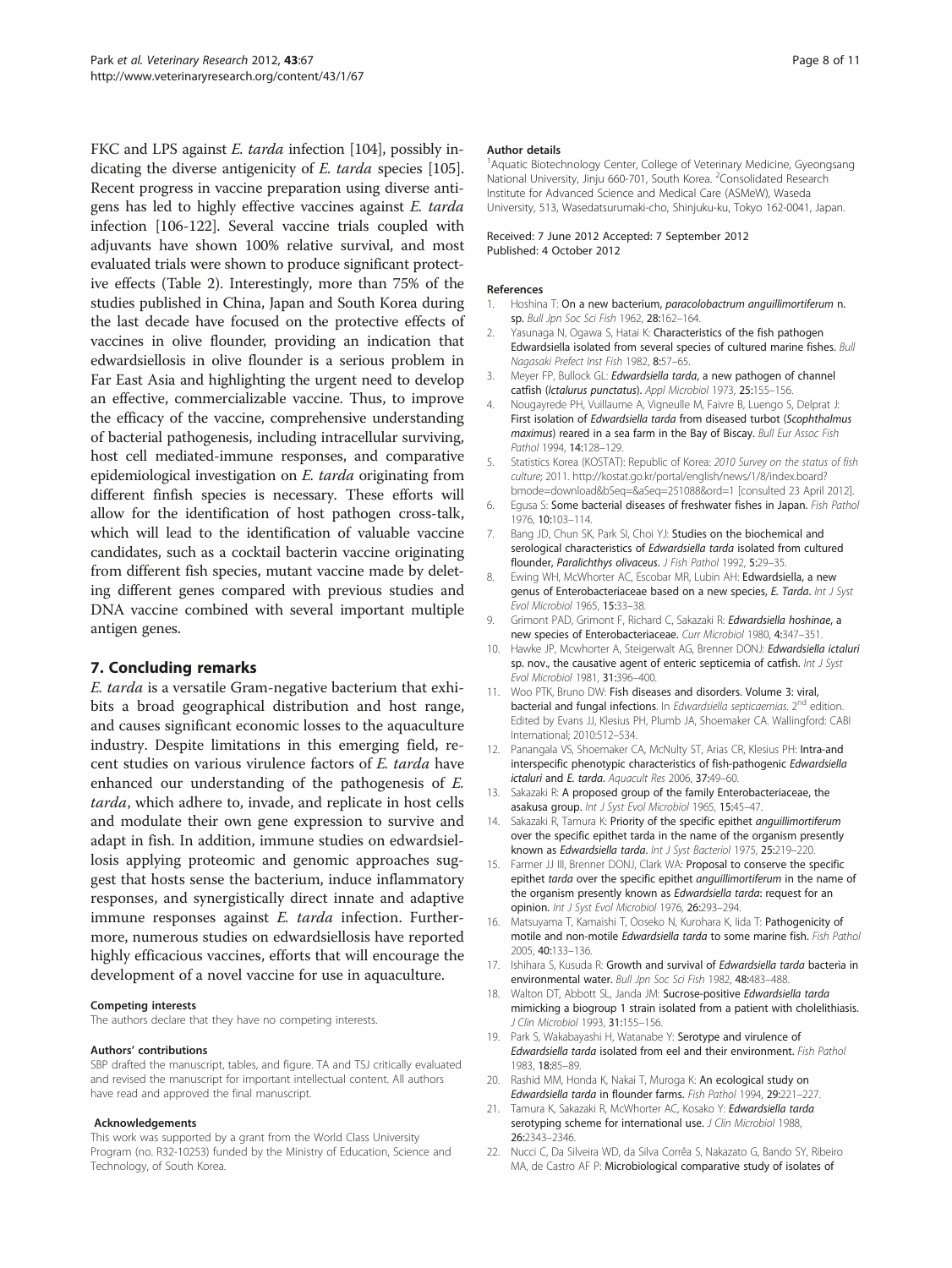<span id="page-8-0"></span>Edwardsiella tarda isolated in different countries from fish and humans. Vet Microbiol 2002, 89:29–39.

- 23. Maiti NK, Mandal A, Mohanty S, Mandal RN: Phenotypic and genetic characterization of Edwardsiella tarda isolated from pond sediments. Comp Immunol Microbiol Infect Dis 2009, 32:1–8.
- 24. Wei LS, Musa N: Phenotyping, genotyping and whole cell protein profiling of Edwardsiella tarda isolated from cultured and natural habitat freshwater fish. Am Eurasian J Agric Environ Sci 2008, 3:681–691.
- 25. Castro N, Toranzo AE, Barja JL, Nunez S, Magarinos B: Characterization of Edwardsiella tarda strains isolated from turbot, Psetta maxima (L.). J Fish Dis 2006, 29:541–547.
- 26. Iveson JB: Strontium chloride B and EE enrichment broth media for the isolation of Edwardsiella, Salmonella and Arizona species from tiger snakes. J Hyg (Lond) 1971, 69:323–330.
- 27. White FH, Simpson CF, Williams LE Jr: Isolation of Edwardsiella tarda from aquatic animal species and surface waters in Florida. J Wildl Dis 1973, 9:204–209.
- 28. Kusuda R, Toyoshima T, Iwamura Y, Sako H: Edwardsiella tarda from an epizootic of mullets (Mugil cephalus) in Okitsu Bay. Bull Jpn Soc Sci Fish 1976, 42:271–275.
- 29. Kusuda R, Itami T, Munekiyo M, Nakajima H: Characteristics of an Edwardsiella sp. from an epizootic of cultured crimson sea breams. Bull Jpn Soc Sci Fish 1977, 43:129-134.
- 30. Van Damme LR, Vandepitte J: Frequent isolation of Edwardsiella tarda and pleisiomonas shigelloides from healthy zairese freshwater fish: a possible source of sporadic diarrhea in the tropics. Appl Environ Microbiol 1980, 39:475–479.
- 31. Amandi A, Hiu SF, Rohovec JS, Fryer JL: Isolation and characterization of Edwardsiella tarda from fall chinook salmon (Oncorhynchus tshawytscha). Appl Environ Microbiol 1982, 43:1380–1384.
- 32. Nakatsugawa T: Edwardsiella tarda isolated from cultured young flounder. Fish Pathol 1983, 18:99–101.
- 33. Sae-Oui D, Muroga K, Nakai T: A case of Edwardsiella tarda infection in cultured colored carp Cyprinus carpio. Fish Pathol 1984, 19:197-199.
- 34. Blanch AR, Pinto RM, Jofre JT: Isolation and characterization of an Edwardsiella sp. strain, causative agent of mortalities in sea bass (Dicentrarchus labrax). Aquaculture 1990, 88:213–222.
- 35. Sahoo PK, Mukherjee SC, Sahoo SK: Aeromonas hydrophila versus Edwardsiella tarda: a pathoanatomical study in Clarias batrachus. J Aquacult 1998, 6:57-66.
- 36. Uhland FC, Hélie P, Higgins R: Infections of Edwardsiella tarda among brook trout in Quebec. J Aquat Anim Health 2000, 12:74–77.
- Swain P, Nayak SK: Comparative sensitivity of different serological tests for seromonitoring and surveillance of Edwardsiella tarda infection of Indian major carps. Fish Shellfish Immunol 2003, 15:333–340.
- 38. Alcaide E, Herraiz S, Esteve C: Occurrence of Edwardsiella tarda in wild European eels Anguilla anguilla from Mediterranean Spain. Dis Aquat Organ 2006, 73:77–81.
- 39. Yu JH, Han JJ, Park KS, Park KH, Park SW: Edwardsiella tarda infection in Korean catfish, silurus asotus, in a Korean fish farm. Aquacult Res 2009, 41:19–26.
- 40. Wyatt LE, Nickelson RI, Vanderzant C: Edwardsiella tarda in freshwater catfish and their environment. Appl Environ Microbiol 1979, 38:710–714.
- 41. Van Damme LR, Vandepitte J: Isolation of Edwardsiella tarda and plesiomonas shigelloides from mammals and birds in Zaire. Rev Elev Med Vet Pays Trop 1984, 37:145–151.
- 42. Leotta GA, Piñeyro P, Serena S, Vigo GB: Prevalence of Edwardsiella tarda in Antarctic wildlife. Polar Biol 2009, 32:809–812.
- 43. Arambulo PV, Westerlund NC, Sarmiento RV: On the isolation of human enteric organisms from the bile of pigs and cattle. Acta Medica Philipp 1968, 5:84–86.
- 44. Mizunoe S, Yamasaki T, Tokimatsu I, Matsunaga N, Kushima H, Hashinaga K, Kadota JI: A case of empyema caused by Edwardsiella tarda. J Infect 2006, 53:255–258.
- 45. Tacal JV Jr, Menez CF: The isolation of Edwardsiella tarda from a dog. Philipp J Vet Med 1969, 7:143–145.
- 46. Miyazaki T, Kaige N: Comparative histopathology of edwardsiellosis in fishes. Fish Pathol 1985, 20:219–227.
- 47. Miyazaki T, Egusa S: Histopathological studies of edwardsiellosis of the Japanese eel (Anguilla japonica), 1: suppurative interstitial nephritis form. Fish Pathol 1976, 11:33–43.
- 48. Miyazaki T, Egusa S: Histopathological studies of edwardsiellosis of the Japanese eel (Anguilla japonica), 2: suppurative hepatitis form. Fish Pathol 1976, 11:67–75.
- 49. Darwish A, Plumb JA, Newton JC: Histopathology and pathogenesis of experimental infection with Edwardsiella tarda in channel catfish. J Aquat Anim Health 2000, 12:255–266.
- 50. Herman RL, Bullock GL: Pathology caused by the bacterium Edwardsiella tarda in striped bass. Trans Am Fish Soc 1986, 115:232–235.
- 51. Nishibuchi M, Muroga K, Jo Y: pathogenic vibrio isolated from cultured eel. VI. Diagnostic tests for the disease due to the present bacterium. Fish Pathol 1980, 14:124–132.
- 52. Horenstein S, Smolowitz R, Uhlinger K, Roberts S: Diagnosis of Edwardsiella tarda infection in oyster toadfish (Opsanus tau) held at the Marine Resources Center. Biol Bull 2004, 207:171.
- Savan R, Kono T, Itami T, Sakai M: Loop-mediated isothermal amplification: an emerging technology for detection of fish and shellfish pathogens. J Fish Dis 2005, 28:573–581.
- 54. Chang CI, Wu CC, Cheng TC, Tsai JM, Lin KJ: Multiplex nested-polymerase chain reaction for the simultaneous detection of Aeromonas hydrophila, Edwardsiella tarda, Photobacterium damselae and Streptococcus iniae, four important fish pathogens in subtropical Asia. Aquacult Res 2009, 40:1182–1190.
- 55. Castro N, Toranzo AE, Núñez S, Osorio CR, Magariños B: Evaluation of four polymerase chain reaction primer pairs for the detection of Edwardsiella tarda in turbot. Dis Aquat Organ 2010, 90:55–61.
- 56. Ling SHM, Wang XH, Xie L, Lim TM, Leung KY: Use of green fluorescent protein (GFP) to study the invasion pathways of Edwardsiella tarda in in vivo and in vitro fish models. Microbiology 2000, 146:7–19.
- 57. Ling SHM, Wang XH, Lim TM, Leung KY: Green fluorescent protein-tagged Edwardsiella tarda reveals portal of entry in fish. FEMS Microbiol Lett 2001, 194:239–243.
- 58. Zheng J, Leung KY: Dissection of a type VI secretion system in Edwardsiella tarda. Mol Microbiol 2007, 66:1192–1206.
- 59. Zheng J, Tung SL, Leung KY: Regulation of a type III and a putative secretion system in Edwardsiella tarda by EsrC is under the control of a two-component system, EsrA-EsrB. Infect Immun 2005, 73:4127–4137.
- 60. Tan YP, Zheng J, Tung SL, Rosenshine I, Leung KY: Role of type III secretion in Edwardsiella tarda virulence. Microbiology 2005, 151:2301–2313.
- 61. Zheng J, Li N, Tan YP, Sivaraman J, Mok YK, Mo ZL, Leung KY: EscC is a chaperone for the Edwardsiella tarda type III secretion system putative translocon components EseB and EseD. Microbiology 2007, 153:1953–1962.
- 62. Wang B, Mo ZL, Xiao P, Li J, Zou YX, Hao B, Li GY: EseD, a putative T3SS translocon component of Edwardsiella tarda, contributes to virulence in fish and is a candidate for vaccine development. Mar Biotechnol (NY) 2010, 12:678–685.
- 63. Tan YP, Lin Q, Wang XH, Joshi S, Hew CL, Leung KY: Comparative proteomic analysis of extracellular proteins of Edwardsiella tarda. Infect Immun 2002, 70:6475–6480.
- 64. Srinivasa Rao PS, Lim TM, Leung KY: Functional genomics approach to the identification of virulence genes involved in Edwardsiella tarda pathogenesis. Infect Immun 2003, 71:1343–1351.
- Sakai T, Matsuyama T, Sano M, Iida T: Identification of novel putative virulence factors, adhesin AIDA and type VI secretion system, in atypical strains of fish pathogenic Edwardsiella tarda by genomic subtractive hybridization. Microbiol Immunol 2009, 53:131–139.
- 66. Wang X, Wang Q, Xiao J, Liu Q, Wu H, Zhang Y: Hemolysin EthA in Edwardsiella tarda is essential for fish invasion in vivo and in vitro and regulated by two-component system EsrA-EsrB and nucleoid protein HhaEt. Fish Shellfish Immunol 2010, 29:1082–1091.
- 67. Wang X, Wang Q, Yang M, Xiao J, Liu Q, Wu H, Zhang Y: QseBC controls flagellar motility, fimbrial hemagglutination and intracellular virulence in fish pathogen Edwardsiella tarda. Fish Shellfish Immunol 2011, 30:944–953.
- 68. Leung KY, Siame BA, Snowball H, Mok YK: Type VI secretion regulation: crosstalk and intracellular communication. Curr Opin Microbiol 2011, 14:9–15.
- 69. Srinivasa Rao PS, Yamada Y, Tan YP, Leung KY: Use of proteomics to identify novel virulence determinants that are required for Edwardsiella tarda pathogenesis. Mol Microbiol 2004, 53:573–586.
- 70. Chakraborty S, Li M, Chatterjee C, Sivaraman J, Leung KY, Mok YK: Temperature and Mg2+ sensing by a novel PhoP-PhoQ two-component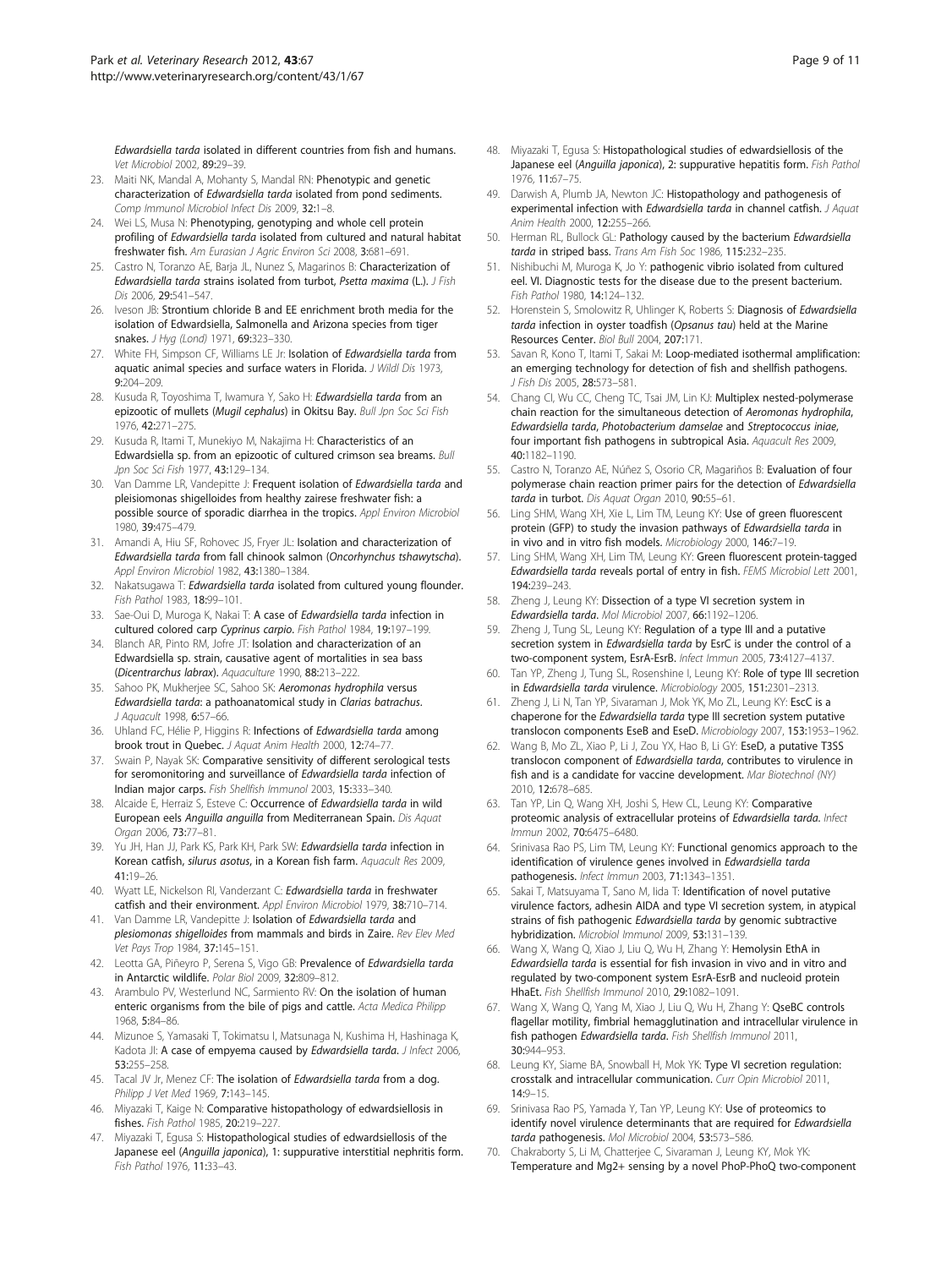<span id="page-9-0"></span>system for regulation of virulence in Edwardsiella tarda. J Biol Chem 2010, 285:38876–38888.

- 71. Kokubo T, Iida T, Wakabayashi H: Production of siderophore by Edwardsiella tarda. Fish Pathol 1990, 25:237–241.
- 72. Mathew JA, Tan YP, Srinivasa Rao PS, Lim TM, Leung KY: Edwardsiella tarda mutants defective in siderophore production, motility, serum resistance and catalase activity. Microbiology 2001, 147:449–457.
- 73. Igarashi A, Iida T, Crosa JH: Iron-acquisition ability of Edwardsiella tarda with involvement in its virulence. Fish Pathol 2002, 37:53–58.
- 74. Wang X, Wang Q, Xiao J, Liu Q, Wu H, Xu L, Zhang Y: Edwardsiella tarda T6SS component evpP is regulated by esrB and iron, and plays essential roles in the invasion of fish. Fish Shellfish Immunol 2009, 27:469–477.
- 75. Yasunobu H, Arikawa Y, Fumtsuka-Uozumi K, Dombo M, Iida T, Mahmoud MM, Okuda J, Nakai T: Induction of Hemagglutinating activity of Edwardsiella tarda by sodium chloride. Fish Pathol 2006, 41:29–34.
- 76. Janda JM, Abbott SL: Expression of an iron-regulated hemolysin by Edwardsiella tarda. FEMS Microbiol Lett 1993, 111:275–280.
- 77. Chen JD, Lai SY, Huang SL: Molecular cloning, characterization, and sequencing of the hemolysin gene from Edwardsiella tarda. Arch Microbiol 1996, 165:9–17.
- 78. Hirono I, Tange N, Aoki T: Iron-regulated haemolysin gene from Edwardsiella tarda. Mol Microbiol 1997, 24:851–856.
- 79. Strauss EJ, Ghori N, Falkow S: An Edwardsiella tarda strain containing a mutation in a gene with homology to shlB and hpmB is defective for entry into epithelial cells in culture. Infect Immun 1997, 65:3924–3932.
- 80. Ullah MA, Arai T: Exotoxic substances produced by Edwardsiella tarda. Fish Pathol 1983, 18:71–75.
- 81. Jiao X, Zhang M, Cheng S, Sun L: Analysis of Edwardsiella tarda DeqP, a serine protease and a protective immunogen. Fish Shellfish Immunol 2010, 28:672–677.
- 82. Ainsworth JA, Dexiang C: Differences in the phagocytosis of four bacteria by channel catfish neutrophils. Dev Comp Immunol 1990, 14:201–209.
- 83. Srinivasa Rao PS, Lim TM, Leung KY: Opsonized virulent Edwardsiella tarda strains are able to adhere to and survive and replicate within fish phagocytes but fail to stimulate reactive oxygen intermediates. Infect Immun 2001, 69:5689–5697.
- 84. Ishibe K, Osatomi K, Hara K, Kanai K, Yamaguchi K, Oda T: Comparison of the responses of peritoneal macrophages from Japanese flounder (Paralichthys olivaceus) against high virulent and low virulent strains of Edwardsiella tarda. Fish Shellfish Immunol 2008, 24:243–251.
- 85. Ishibe K, Yamanishi T, Wang Y, Osatomi K, Hara K, Kanai K, Yamaguchi K, Oda T: Comparative analysis of the production of nitric oxide (NO) and tumor necrosis factor-[alpha](TNF-[alpha]) from macrophages exposed to high virulent and low virulent strains of Edwardsiella tarda. Fish Shellfish Immunol 2009, 27:386–389.
- 86. Pirarat N, Maita M, Endo M, Katagiri T: Lymphoid apoptosis in Edwardsiella tarda septicemia in tilapia, Oreochromis niloticus. Fish Shellfish Immunol 2007, 22:608–616.
- 87. Pressley ME, Phelan PE III, Eckhard Witten P, Mellon MT, Kim CH: Pathogenesis and inflammatory response to Edwardsiella tarda infection in the zebrafish. Dev Comp Immunol 2005, 29:501–513.
- 88. Mohanty BR, Sahoo PK: Immune responses and expression profiles of some immune-related genes in Indian major carp, Labeo rohita to Edwardsiella tarda infection. Fish Shellfish Immunol 2010, 28:613–621.
- 89. Matsuyama T, Fujiwara A, Nakayasu C, Kamaishi T, Oseko N, Hirono I, Aoki T: Gene expression of leucocytes in vaccinated Japanese flounder (Paralichthys olivaceus) during the course of experimental infection with Edwardsiella tarda. Fish Shellfish Immunol 2007, 22:598–607.
- 90. Yasuike M, Takano T, Kondo H, Hirono I, Aoki T: Differential gene expression profiles in Japanese flounder (Paralichthys olivaceus) with different susceptibilities to edwardsiellosis. Fish Shellfish Immunol 2010, 29:747–752.
- 91. Aoki T, Hirono I, Kondo H, Hikima J, Jung TS: Microarray technology is an effective tool for identifying genes related to the aquacultural improvement of Japanese flounder, Paralichthys olivaceus. Comp Biochem Physiol Part D Genomics Proteomics 2011, 6:39–43.
- 92. Verjan N, Hirono I, Aoki T: Genetic loci of major antigenic protein genes of Edwardsiella tarda. Appl Environ Microbiol 2005, 71:5654–5658.
- 93. Park SB, Jang HB, Nho SW, Cha IS, Hikima J, Ohtani M, Aoki T, Jung TS: Outer Membrane Vesicles as a Candidate Vaccine against Edwardsiellosis. PLoS One 2011, 6:e17629.
- 94. Lee DC, Kim DH, Park SI: Effects of extracellular products of Edwardsiella tarda on the innate immunity in olive flounder Paralichthys olivaceus. Fish Pathol 2009, 45:17–23.
- 95. Kumar G, Rathore G, Sengupta U, Singh V, Kapoor D, Lakra WS: Isolation and characterization of outer membrane proteins of Edwardsiella tarda and its application in immunoassays. Aquaculture 2007, 272:98–104.
- 96. Vinogradov E, Nossova L, Perry MB, Kay WW: Structural characterization of the O-polysaccharide antigen of Edwardsiella tarda MT 108. Carbohydr Res 2005, 340:85–90.
- 97. Tang X, Zhan W, Sheng X, Chi H: Immune response of Japanese flounder Paralichthys olivaceus to outer membrane protein of Edwardsiella tarda. Fish Shellfish Immunol 2010, 28:333–343.
- Kumar G, Sharma P, Rathore G, Bisht D, Sengupta U: Proteomic analysis of outer membrane proteins of Edwardsiella tarda. J Appl Microbiol 2010, 108:2214–2221.
- 99. Wang Q, Yang M, Xiao J, Wu H, Wang X, Lv Y, Xu L, Zheng H, Wang S, Zhao G: Genome sequence of the versatile fish pathogen Edwardsiella tarda provides insights into its adaptation to broad host ranges and intracellular niches. PLoS One 2009, 4:e7646.
- 100. Robinson A, Hudson MJ, Cranage MP: Vaccine potocols. In Overview of Vaccines. 2nd edition. Edited by Ada G. Totowa: Humana Press; 2003:1–17.
- 101. Salati F, Kawai K, Kusuda R: Immune response of eel to Edwardsiella tarda lipopolysaccharide. Fish Pathol 1984, 19:187–192.
- 102. Gutierrez MA, Miyazaki T: Responses of Japanese eels to oral challenge with Edwardsiella tarda after vaccination with formalin-killed cells or lipopolysaccharide of the bacterium. J Aquat Anim Health 1994, 6:110–117.
- 103. Salati F, Kusuda R: Vaccine preparations used for immunization of eel Anguilla japonica against Edwardsiella tarda infection. Bull Jpn Soc Sci Fish 1985, 51:1233–1237.
- 104. Mekuchi T, Kiyokawa T, Honda K, Nakai T, Muroga K: Vaccination trials in the Japanese flounder against edwardsiellosis. Fish Pathol 1995, 30:251–256.
- 105. Newman SG: Bacterial vaccines for fish. Annu Rev Fish Dis 1993, 3:145–185.
- 106. Dang W, Zhang M, Sun L: Edwardsiella tarda DnaJ is a virulenceassociated molecular chaperone with immunoprotective potential. Fish Shellfish Immunol 2011, 31:182-188.
- 107. Maiti B, Shetty M, Shekar M, Karunasagar I, Karunasagar I: Recombinant outer membrane protein A (OmpA) of Edwardsiella tarda, a potential vaccine candidate for fish, common carp. Microbiol Res 2011, 167:1–7.
- 108. Choi SH, Kim KH: Generation of two auxotrophic genes knock-out Edwardsiella tarda and assessment of its potential as a combined vaccine in olive flounder (Paralichthys olivaceus). Fish Shellfish Immunol 2011, 31:58–65.
- 109. Sun Y, Liu CS, Sun L: Comparative study of the immune effect of an Edwardsiella tarda antigen in two forms: Subunit vaccine vs DNA vaccine. Vaccine 2011, 29:2051–2057.
- 110. Sun Y, Liu C, Sun L: Construction and analysis of the immune effect of an Edwardsiella tarda DNA vaccine encoding a D15-like surface antigen. Fish Shellfish Immunol 2010, 30:273–279.
- 111. Sun Y, Liu C, Sun L: Identification of an Edwardsiella tarda surface antigen and analysis of its immunoprotective potential as a purified recombinant subunit vaccine and a surface-anchored subunit vaccine expressed by a fish commensal strain. Vaccine 2010, 28:6603–6608.
- 112. Takano T, Matsuyama T, Oseko N, Sakai T, Kamaishi T, Nakayasu C, Sano M, lida T: The efficacy of five avirulent Edwardsiella tarda strains in a live vaccine against Edwardsiellosis in Japanese flounder, Paralichthys olivaceus. Fish Shellfish Immunol 2010, 29:687–693.
- 113. Jiao X, Hu Y, Sun L: Dissection and localization of the immunostimulating domain of Edwardsiella tarda FliC. Vaccine 2010, 28:5635–5640.
- 114. Qin H, Jin X, Huang W, Liu Y: Production of an anti-idiotypic antibody single chain variable fragment vaccine against Edwardsiella tarda. Acta Biochim Biophys Sin (Shanghai) 2010, 42:129–136.
- 115. Cheng S, Hu Y, Zhang M, Sun L: Analysis of the vaccine potential of a natural avirulent Edwardsiella tarda isolate. Vaccine 2010, 28:2716–2721.
- 116. Jiao X, Dang W, Hu Y, Sun L: Identification and immunoprotective analysis of an in vivo-induced Edwardsiella tarda antigen. Fish Shellfish Immunol 2009, 27:633–638.
- 117. Jiao X, Zhang M, Hu Y, Sun L: Construction and evaluation of DNA vaccines encoding Edwardsiella tarda antigens. Vaccine 2009, 27:5195–5202.